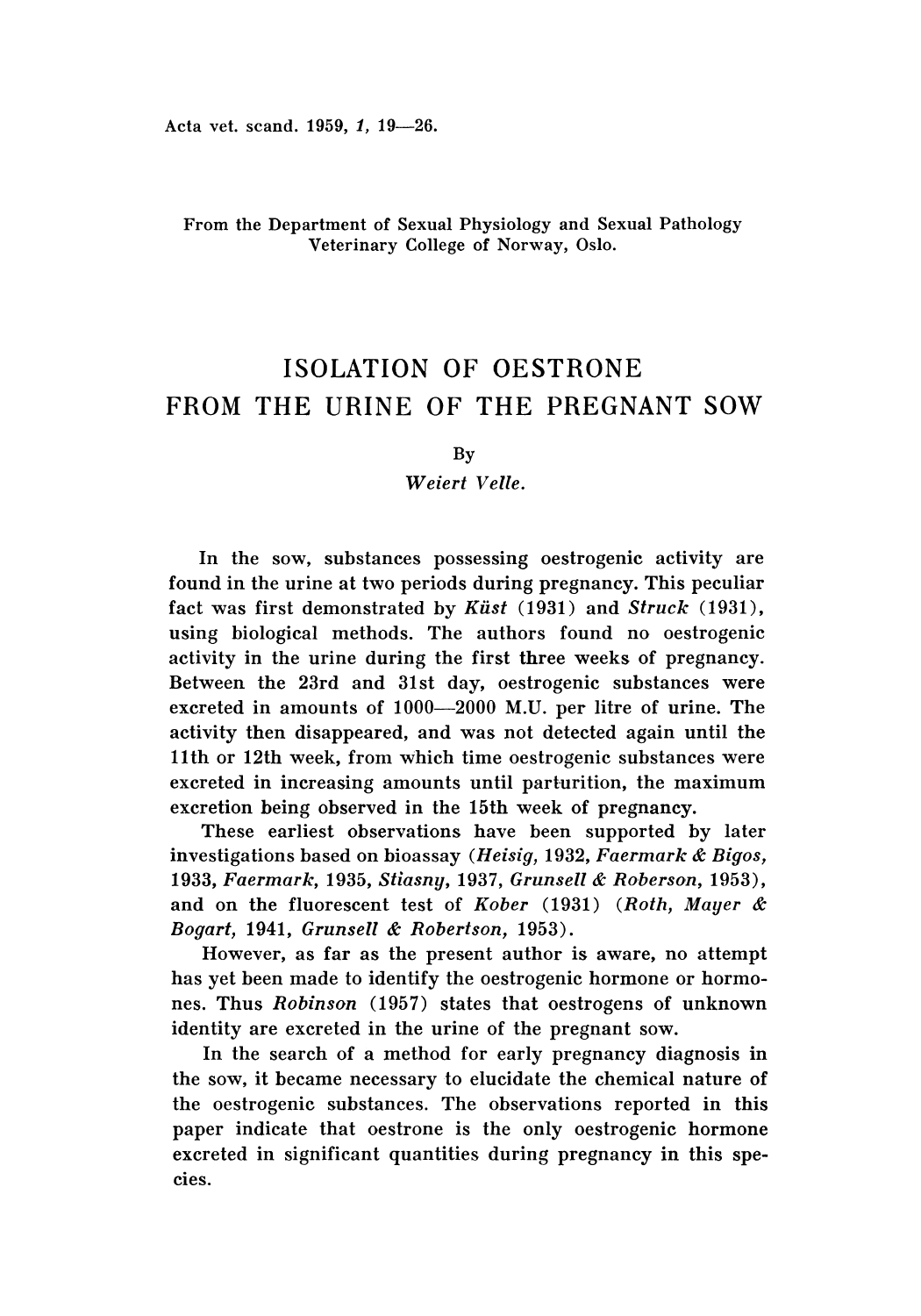#### EXPERIMENTAL

#### Reagen ts.

The reagents used were of the same grade and from the same manufacturers as those used in a previous investigation concerning the urinary oestrogens of the boar *(Velie,* 1958 b) .

## Material.

Samples of urine were collected from 2 sows during the last 2 weeks of pregnancy, from 12 sows 25 to 30 days pregnant, and from 5 non-pregnant sows. The qualitative analyses were undertaken immediately after the collection of the samples. Some of the urine specimens from sows in early pregnancy and from non-pregnant sows were 24--48 hours old when assayed, due to transport from distant places. Observations indicate, however, that storing of the samples for some time, even at room temperature, does not cause appreciable changes in the oestrogen content of the urine.

#### Methods.

## A. *Urine from sows in late pregnancy.*

The method described by *Brown* (1955) for the separate chemical determination of oestriol, oestrone and oestradiol-17 $\beta$ in human urine was used with minor modifications *(Velie,* 1958 a) . As no significant quantities of oestriol and oestradiol could be detected by use of this method, these fractions were not further investigated.

Following acid hydrolysis, extraction, purification of the extracts, evaporation of the solvent, and partition of the residues between water and benzene-petroleum ether, the following tests were applied to the substance present in the organic phase :

1) Using the chromatographic method of *Brown* (1955), the elution pattern of the methylated oestrone fraction was compared with that of pure oestrone monomethyl ether added to the urinary extract from a non-pregnant sow.

2) Absorption spectra of methylated oestrone fractions isolated according to *Brown* (1955) were recorded from 400 to 600  $m<sub>\mu</sub>$ , using the Kober reagent modified by *Bauld* (1956) .

3) Following reflux of the oestrone-oestradiol fraction in 50 cc 1 n NaOH for 30 minutes in order to destroy certain contaminating substances *(Bould,* 1956), the solutions were cooled, and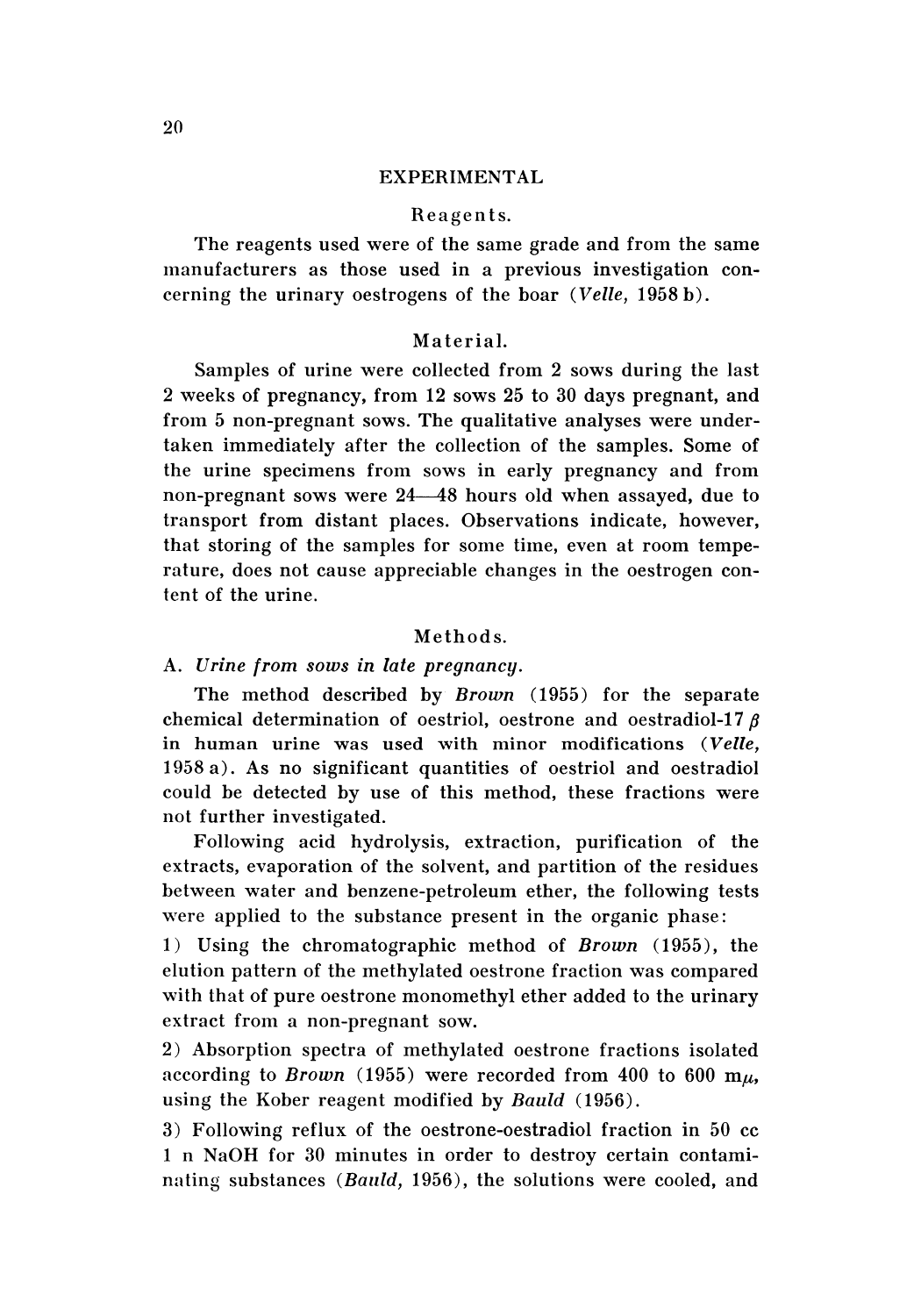6 g NaHCO<sub>s</sub> was added to correct pH (Brown, 1956). The oestrogens were then extracted with two 25 cc portions of ethyl ether. the combined extracts washed with 5 cc water, and the ether evaporated. The residues were solved in 3 cc 2 per cent methanol in benzene and transferred to a chromatographic column with 3 g alumina (Merck, for chromatography), the column diameter being 10 mm. The column was eluted with 3 cc benzene, the effluent being discarded, and then with 20 cc 2 per cent methanol in benzene, the effluent being collected in one fraction. Model experiments using pure oestrone and oestradiol-17 $\beta$  had shown that amounts of 20  $\mu$ g of each of the compounds in mixture were totally eluted when this method was used. The procedure described is a modification of the method of *Kakusjkina* & *Orlova* (1956), and is an efficient purification step, in addition to the fact that it partly serves to characterize the substances in question.

4) The effluent from the alumina column was evaporated in vacuo, and the residue chromatographed on a celite column according to *Bauld* (1956). This method permits the separate collection of oestrone and oestradiol in the free form. As no significant amounts of Kober chromogen could be detected in the oestradiol fraction, only the oestrone fraction was further investigated.

The residue after evaporation of the solvent from the oestrone fraction was subjected to the following tests:

5) Absorption spectra in fuming sulphuric acid were recorded from 240 to 500 mu, according to the method described by *Axelrod (1954) .*

6) The residue was coupled with diazotized p-nitrobenzeneazodimethoxyaniline and chromatographed on paper. according to the method of *Heftman* (1950).

## B. *Urine from non-pregnant sows and sows* 25 *to 30 days pregnant.*

Urine samples from these animals were assayed using the method of *Brown* (1955) as modified by *Velle* (1958 a). Some samples of urine from non-pregnant sows were hydrolysed according to the method of *Brown* (1955), as this method has now been shown to give higher oestrogen values for urine from pigs *(Velle,* 1958 c) .

*Optical readings* were made using a Beckman Model DU spectrophotometer supplied with photomultiplier. Quartz cuvettes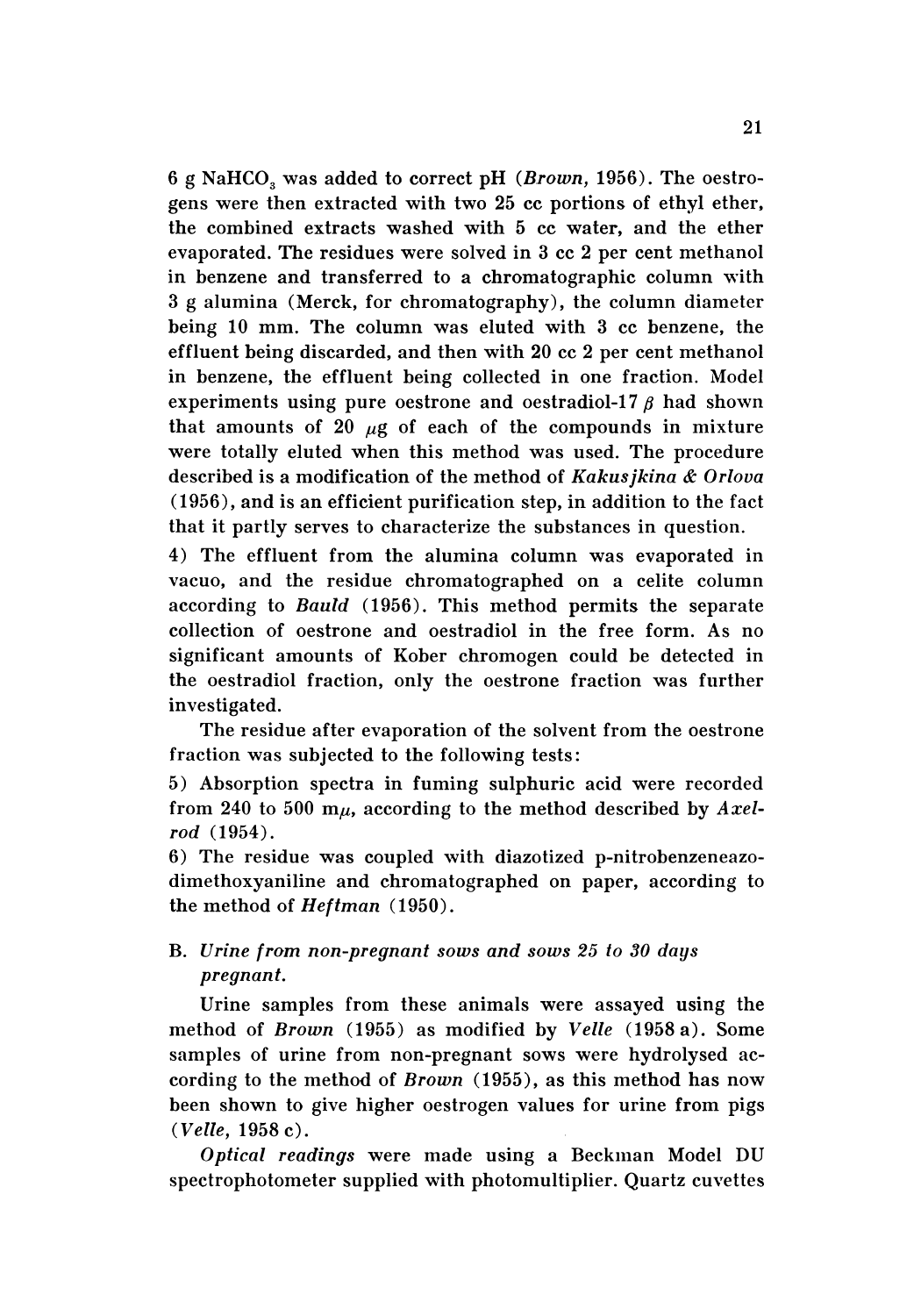were used for the recordings in the ultraviolet region. Cuvette dimensions 10 mm.

#### **RESULTS**

Preliminary investigations using the Brown method revealed the presence of large quantities of a strongly reacting Kober chromogen in the oestrone fraction of urines from sows in late pregnancy.



Chromatography of methylated oestrone fraction from pregnant sow's urine  $\bullet$ — $\bullet$ , and of methylated oestrone fraction from non-pregnant sow's urine to which had been added 40  $\mu$ g pure oestrone monomethyl ether prior to chromatography o-o.

Solvents: 12 cc 25 per cent benzene in n-hexane (discarded), and 20 cc 40 per cent benzene in n-hexane, the effluent being collected in fractions of 1,15 cc.

The elution pattern of the isolated, methylated substance is shown in fig. 1. The substance is seen to behave chromatographically similarly to pure oestrone-monomethyl ether added to urinary extracts from non-pregnant sows.

In fig. 2 the absorption spectrum from 400 to 600  $m<sub>\mu</sub>$  of the methylated substance in the modified Kober reagent is shown.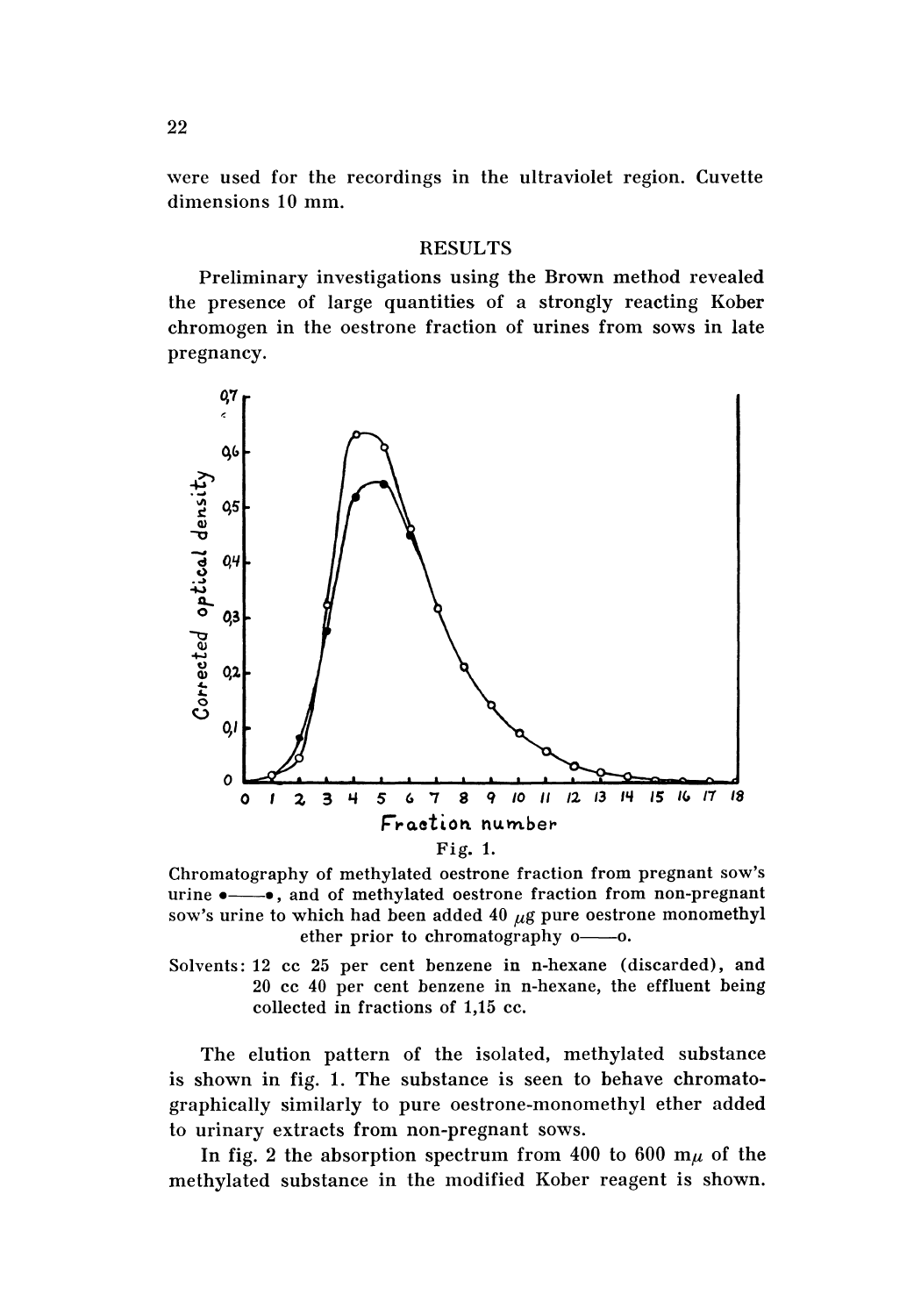

Absorption spectrum of methylated oestrone fraction from pregnant sow's urine  $\bullet$ — $\bullet$ , and of 8  $\mu$ g pure oestrone monomethyl ether o--- o, using the Kober reagent as modified by *Bauld* (1956).

The substance shows absorption maximum at the same wavelength as pure oestrone-monomethyl ether, at 516-518 m $\mu$ .

Following the extensive purification procedures described above, the substance showed the same characteristic absorption maximum at 300  $m<sub>\mu</sub>$  as pure oestrone, using fuming sulphuric acid.

The derivative made by coupling the compound to diazotized p-nitrobenzeneazodimethoxyaniline had the same purple colour and upon chromatography gave the same Rr-value as the derivative of pure oestrone.

As regards the oestriol and oestradiol fractions, no significant quantities of Kober chromogens could be detected in late preg-

23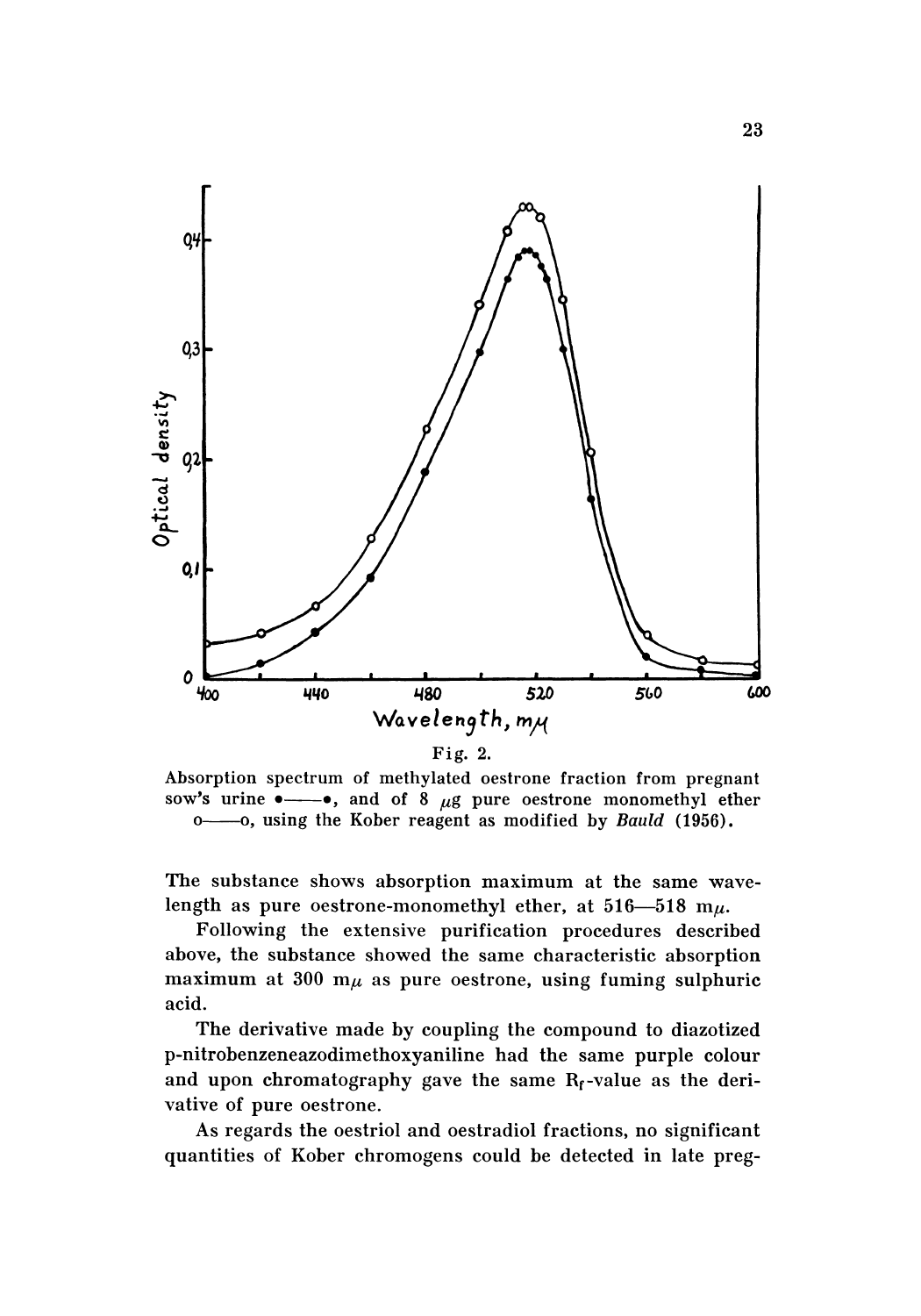nancy urine, using the Brown method. The same negative results applied to the urine from sows 25 to 30 days pregnant and from non-pregnant sows.

The urine of sows 25 to 30 days pregnant constantly showed increased amounts of the substance appearing in the oestrone fraction, the values being compared with those from non-pregnant sows. So far about 20 sows have been tested during this period, following insemination, and the results indicate a very high degree of specificity, when the method is applied as a pregnancy diagnosis test.

Also the urine from non-pregnant sows seems to contain measurable quantities of oestrone, at least at certain periods during the oestrous cycle. This point is being further investigated.

## **DISCUSSION**

The reported results seem to permit the conclusion that the compound isolated from the phenolic fraction of urine from sows in late pregnancy is identical with oestrone. In addition to the similarity in chemical behaviour between the isolated Kober chromogen and oestrone, or their derivatives, in four different chromatographic systems, and the conformity between the recorded absorption spectra, support for the conclusion may also be sought in the fact that oestrone has been isolated from the ovary of the sow *(Westerfeld et al.,* 1938). Further it has been observed that variations in the concentration of the isolated substance in urine are correlated with the sexual functions, and that the substance is found in greatest amounts in the periods of pregnancy when earlier investigators by use of biological methods have found the highest oestrogenic activity in the urine.

The isolation of the Kober chromogen in the oestrone fraction of pregnant sow's urine, and the failure to detect any appreciable quantities of oestriol and oestradiol, when applying the Brown method to the urine of pregnant and non-pregnant sows, indicate that oestrone is the main oestrogenic hormone excreted during pregnancy in this species. The presence of minute quantities of oestriol and oestradiol can, however, not be totally excluded on the basis of the analyses carried out.

From the results reported in this paper it follows that the application of a simplified Brown method for early pregnancy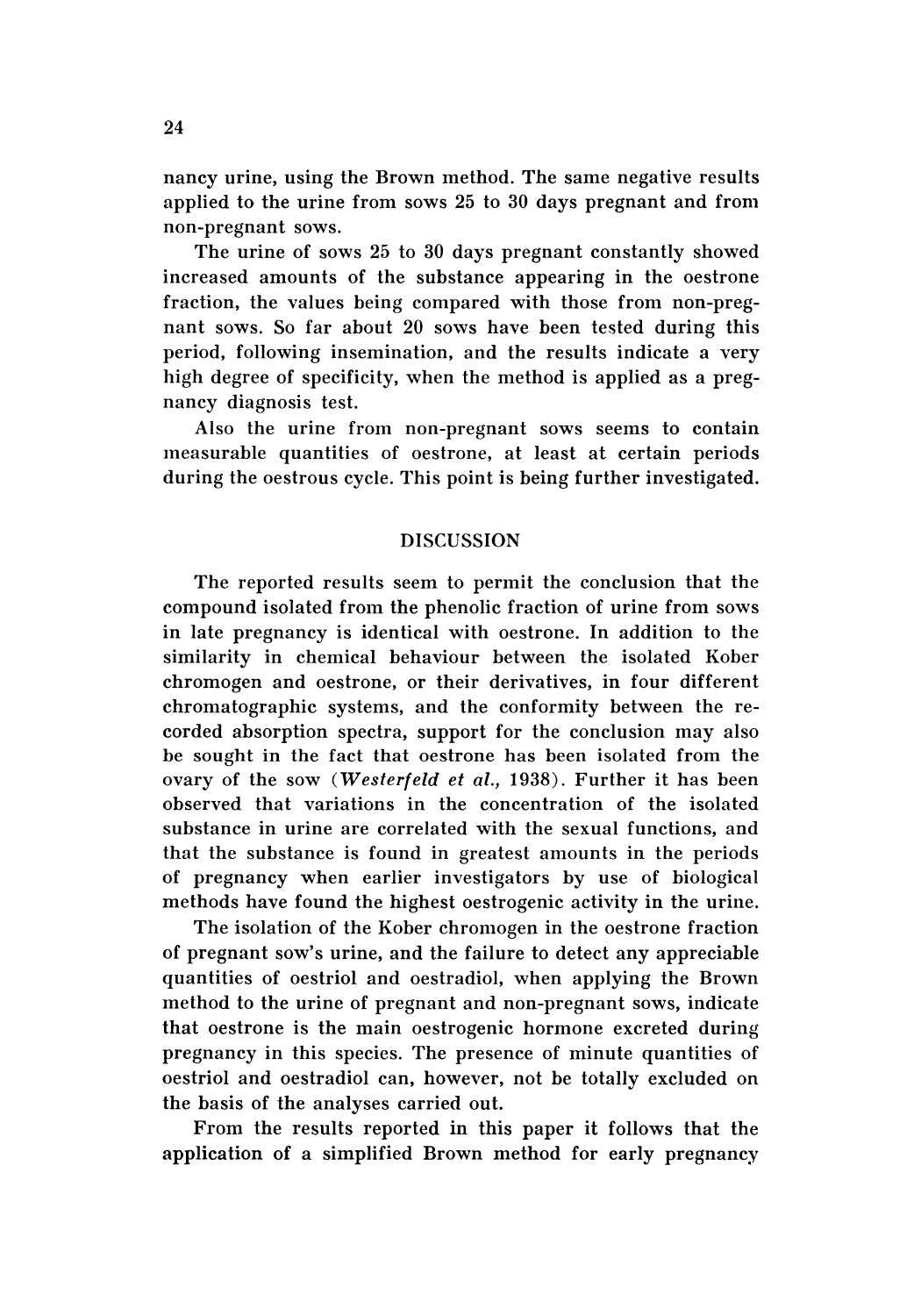diagnosis in the sow is made possible. Results so far obtained indicate a very high degree of specificity when the method is applied to this purpose.

## *Acknowledgements.*

This investigation has been partly supported by grants from the Agricultural Research Council of Norway.

The author is indebted to Ciba, Basel, for gifts of pure oestrogens.

## ADDED IN PROOF

Through the courtesy of Dipl. Eng. S. Veige (AB Leo, Hälsingborg) the Kober chromogen isolated in the oestrone fraction of pregnant sow's urine has now been shown conclusively to be oestrone, by the use of infrared spectrographic analysis of the 3-methyl derivative.

#### **REFERENCES**

*Axelrod,* L. *R.:* Recent Progr. Hormone Res. 1954, 9, 69.

- *Bauld, W . S.:* Biochem. J. 1956, 63, 488.
- *Brown,* J. *B.:* ibid. 1955, *60, 185.*
- *Brown,* J. *B.:* Personal communication, 1956.
- *Faermark, S. E.: Probl. Zooteh. exp. Endocrinol. 1935, 2, 48. Cited in: Cowie,* A. *T.:* Pregnancy Diagnosis Tests. A Review. Commonwealth Agricultural Bureau Joint Publication No. 13. Great Britain, 1948, 283.
- Faermark, S. E. & Bigos, V.: Probl. Zivotn. 1933, 1, 73. Cited in: ibid.

*Grunsell,* C. S. & *Robertson, A.:* Vet. Rec. 1953, 65, 366.

- Heftmann, E.: Science 1950, 111, 571.
- *Heisig, H.: Diss. Berlin 1932. Cited in Dtsch. tierärztl. Wschr. 1934,* 42, 408.
- Kakusjkina, E. A. & *Orlova , V.* G.: Biokhimija 1956, 21, 26.
- *Kober, S.:* Biochem. Z. 1931, 239, 209.
- *Kiist, D.:* Dtsch. tierarztl. Wschr. 1931, 39, 738.
- *Robinson, T.* J.: Pregnancy, pp 793-904 in: *Hammond,* J.: Progress in the Physiology of Farm Animals, Vol. 3. Butterworth Scientific Publications. London 1957.
- *Roth,* S. *Y., Mayer,* D. *T.* & *Bogart, R. :* Amer. J. vet. Res. 1941, 2, 436.

*Stiasny, H. :* Z. Geburtsh. Gynak. 1937, 116, 108.

- *Struck, M.:* Diss. Giessen 1931.
- *Velle, W.:* Acta endocr. (Kbh.) 1958 a, 27, 64.
- *Velle, W.: Acta endocr. (Kbh.) 1958 b, 28, 255.*
- *Velle, W.:* Undersøkelser over naturlig forekommende østrogener hos drevtyggere og gris. Oslo, 1958 c, 162.
- *Westerfeld, W. W., Thayer,* S. *A., MacCorquodale, D. W.* & *Doisy, E. A.:* J. bioI. Chern. 1938, 126, 181.